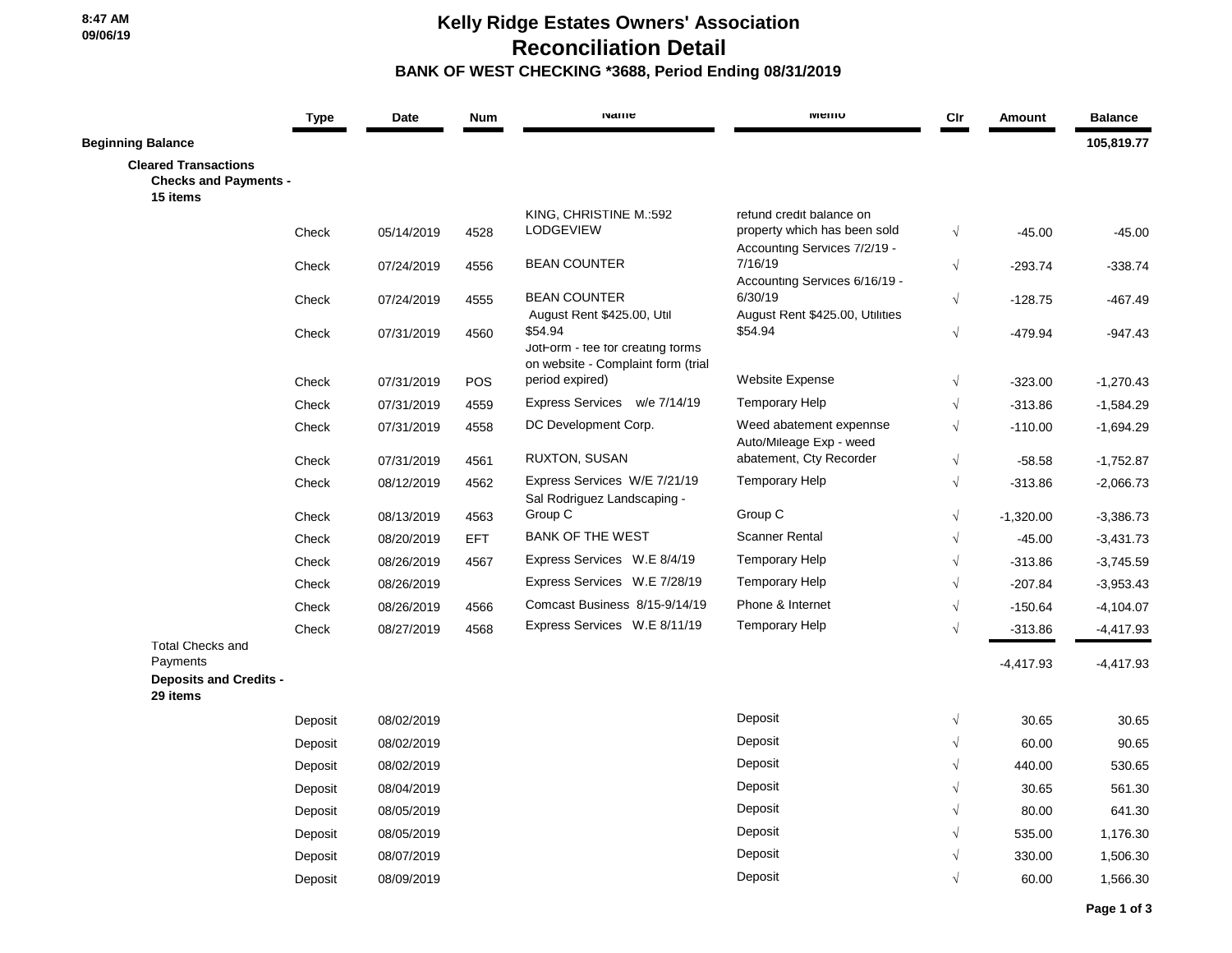## **Kelly Ridge Estates Owners' Association Reconciliation Detail BANK OF WEST CHECKING \*3688, Period Ending 08/31/2019**

|                                                                          | <b>Type</b> | Date       | <b>Num</b> | <b>Name</b>                           | <b>IVIEITIO</b>                                                                          | Cir        | Amount    | <b>Balance</b> |
|--------------------------------------------------------------------------|-------------|------------|------------|---------------------------------------|------------------------------------------------------------------------------------------|------------|-----------|----------------|
|                                                                          | Deposit     | 08/09/2019 |            |                                       | Deposit                                                                                  | $\sqrt{ }$ | 320.00    | 1,886.30       |
|                                                                          | Deposit     | 08/12/2019 |            |                                       | Deposit                                                                                  | $\sqrt{}$  | 30.00     | 1,916.30       |
|                                                                          | Deposit     | 08/12/2019 |            |                                       | Deposit                                                                                  | $\sqrt{ }$ | 430.00    | 2,346.30       |
|                                                                          | Deposit     | 08/14/2019 |            |                                       | Deposit                                                                                  | $\sqrt{ }$ | 120.00    | 2,466.30       |
|                                                                          | Deposit     | 08/16/2019 |            |                                       | Deposit                                                                                  |            | 30.00     | 2,496.30       |
|                                                                          | Deposit     | 08/16/2019 |            |                                       | Deposit                                                                                  | $\sqrt{}$  | 180.00    | 2,676.30       |
|                                                                          | Deposit     | 08/19/2019 |            |                                       | Deposit                                                                                  | $\sqrt{}$  | 61.30     | 2,737.60       |
|                                                                          | Deposit     | 08/19/2019 |            |                                       | Deposit                                                                                  | $\sqrt{ }$ | 575.00    | 3,312.60       |
|                                                                          | Deposit     | 08/21/2019 |            |                                       | Deposit                                                                                  |            | 180.00    | 3,492.60       |
|                                                                          | Deposit     | 08/22/2019 |            |                                       | Deposit                                                                                  | $\sqrt{}$  | 30.65     | 3,523.25       |
|                                                                          | Deposit     | 08/23/2019 |            |                                       | Deposit                                                                                  | $\sqrt{}$  | 150.00    | 3,673.25       |
|                                                                          | Deposit     | 08/26/2019 |            |                                       | Deposit                                                                                  | $\sqrt{ }$ | 30.00     | 3,703.25       |
|                                                                          | Deposit     | 08/26/2019 |            |                                       | Deposit                                                                                  | $\sqrt{}$  | 340.00    | 4,043.25       |
|                                                                          | Deposit     | 08/27/2019 |            |                                       | Deposit                                                                                  |            | 91.95     | 4,135.20       |
|                                                                          | Deposit     | 08/27/2019 |            |                                       | Deposit                                                                                  | $\sqrt{ }$ | 229.17    | 4,364.37       |
|                                                                          | Deposit     | 08/28/2019 |            |                                       | Deposit                                                                                  | $\sqrt{}$  | 30.65     | 4,395.02       |
|                                                                          | Deposit     | 08/28/2019 |            |                                       | Deposit                                                                                  | $\sqrt{ }$ | 110.00    | 4,505.02       |
|                                                                          | Deposit     | 08/28/2019 |            |                                       | Deposit                                                                                  |            | 430.00    | 4,935.02       |
|                                                                          | Deposit     | 08/29/2019 |            |                                       | Deposit                                                                                  | $\sqrt{ }$ | 30.65     | 4,965.67       |
|                                                                          | Deposit     | 08/30/2019 |            |                                       | Deposit                                                                                  | $\sqrt{ }$ | 120.00    | 5,085.67       |
|                                                                          | Deposit     | 08/30/2019 |            |                                       | Deposit                                                                                  | $\sqrt{ }$ | 595.00    | 5,680.67       |
| I otal Deposits and<br>Credits                                           |             |            |            |                                       |                                                                                          |            | 5,680.67  | 5,680.67       |
| <b>Total Cleared Transactions</b>                                        |             |            |            |                                       |                                                                                          |            | 1,262.74  | 1,262.74       |
| <b>Cleared Balance</b>                                                   |             |            |            |                                       |                                                                                          |            | 1,262.74  | 107,082.51     |
| <b>Uncleared Transactions</b><br><b>Checks and Payments -</b><br>3 items |             |            |            |                                       |                                                                                          |            |           |                |
|                                                                          | Check       | 08/13/2019 | 4569       | MASKELL, JUSTIN & JANEY:11<br>COVE CT | refund credit balance on<br>property which has been sold<br>Accounting Services 8/1/19 - |            | $-30.00$  | $-30.00$       |
|                                                                          | Check       | 08/21/2019 | 4565       | <b>BEAN COUNTER</b>                   | 8/16/19                                                                                  |            | $-243.34$ | $-273.34$      |
|                                                                          | Check       | 08/30/2019 | 4570       | <b>JOHN STARR</b>                     | \$87.19                                                                                  |            | $-512.19$ | $-785.53$      |
| <b>Total Checks and</b><br>Payments                                      |             |            |            |                                       |                                                                                          |            | $-785.53$ | $-785.53$      |